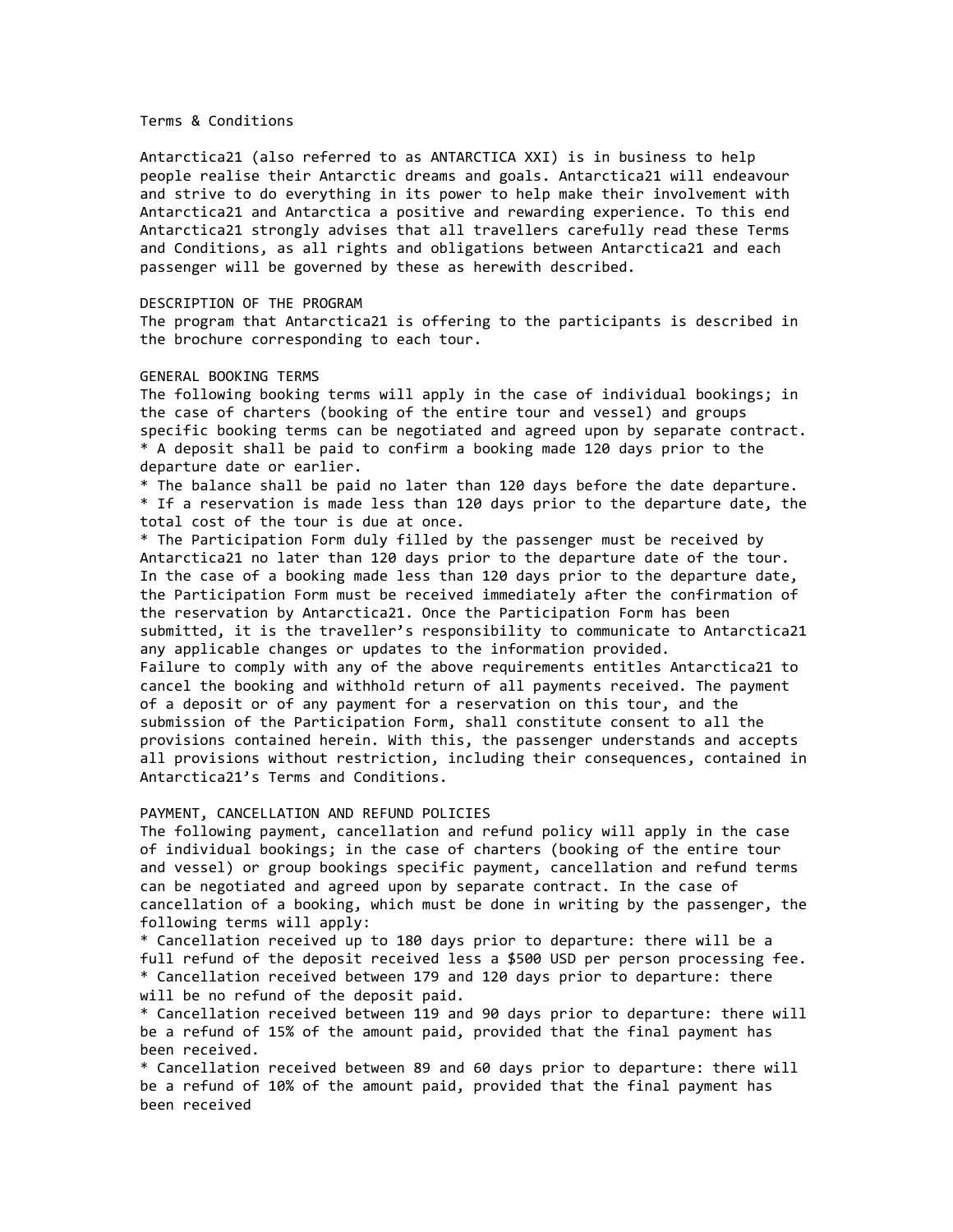\* Cancellation received between 59 and 30 days prior to departure: there will be a refund of 5% of the amount paid, provided that the final payment has been received

\* Cancellation received between 29 and the departure date: there will be no refund whatsoever.

Upon cancellation, the passenger releases the cancelled cabin and all rights over it to Antarctica21.

Antarctica21 reserves the right to cancel a tour prior to the scheduled date of departure for any reason whatsoever. The decision to cancel a tour is within the sole and absolute discretion of Antarctica21. In the event of such a cancellation, all monies received by Antarctica21 from the passenger or the passenger's booking agent for that tour will be refunded, including the deposit mentioned in the General Booking Terms. Antarctica21 shall not be liable for any special or consequential damages, whether known or unknown, neither for any costs of air ticket, hotel or similar expenses that the passenger may have incurred in or will incur in, under any circumstances whatsoever.

Antarctica21 also reserves the right (in its sole and absolute discretion) to alter or omit any part of the itinerary with due notice to the passengers wherever practicable. Such rescheduling does not constitute a cancellation by Antarctica21. All reasonable efforts will be made by Antarctica21 to ensure that the passenger's travel objectives are met. Antarctica21 strongly recommends all passengers to purchase a travel cancellation and interruption insurance as protection against an unforeseen event which may force them to cancel their booking before departure or leave a tour while it is in progress.

#### PRICES

The prices of tours are indicated in U.S. dollars (USD). Prices quoted are based on tariffs, exchange rates, and fuel prices in effect at time of publication and are subject to change prior to departure. Substantial changes in taxes, tariffs, exchange rates and fuel prices can increase the cost of expedition arrangements significantly. Antarctica21 reserves the right to alter prices or introduce surcharges accordingly, even when payment has already been received in full.

#### RESPONSIBILITY

Antarctica21 is not responsible for any expenses incurred by the passenger or passenger's booking agents in preparing for the voyage, including nonrefundable or penalty-carrying airline tickets, special clothing, visa or passport fees or other voyage related expenses. A tight time-schedule connection with an Antarctic voyage is unwise. For this reason, Antarctica21 strongly suggests that a flexible air ticket be held for your journey home. In no case is Antarctica21 responsible for any expense or penalty incurred by the passenger or passenger's booking agents deriving from a change in the ending date of the Tour.

Participants should understand that there are certain known and unknown hazards involved in Antarctic voyages, which they accept willingly and voluntarily at their own risk at the moment of forwarding the deposit. Antarctica21 will not be liable for any illness, injury or death sustained during a tour, nor will it be liable for any uninsured loss or damage of property of any participant, whether caused in whole or in part by the negligence of the owners, directors, agents, officers, employees, contractors or subcontractors of Antarctica21, or those acting as its agents. Antarctica21 shall not be responsible for any injury to persons (whether or not resulting in death) or damage to property arising out of any act of war,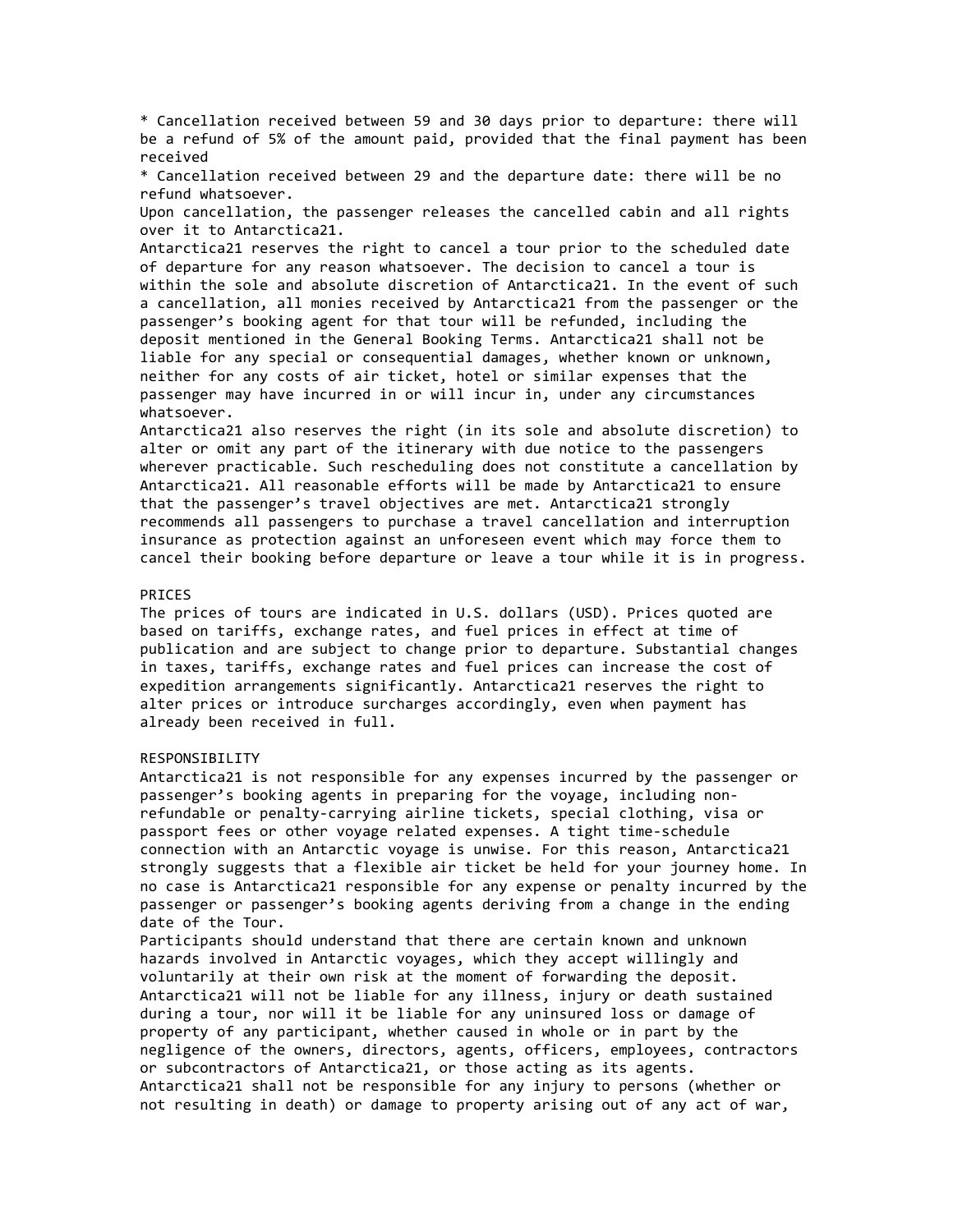terrorism, insurrection, revolt or other civil or military uprising occurring in the countries of origin, destination or passage. Antarctica21 acts only as agent on behalf of shipping and transport companies, airlines, hotels, and other suppliers providing services that are included in the tour, and as such Antarctica21 will exercise every possible care. However Antarctica21, its subsidiaries and/or associated agents shall not be held responsible for property loss or damage and/or any damages resulting from illness, personal injuries or death that may be sustained by reason of, or while engaged in, any tour whether due to the ownership, maintenance, use, operation or control of any air, sea or land carrier or any other conveyance used in carrying out these tours. Antarctica21 can assume no liability due to any cause whatsoever whether caused by failure or delay or other irregularity, acts or omissions occurring during a tour under which the means of transportation or other service provided thereby is offered or supplied by owners, operators or public carriers for whom Antarctica21 acts only as agent. The Passenger Contract in use by the carriers concerned (when issued) shall constitute the sole contract between the transportation companies and the purchaser of these tours and/or passage. By accepting Antarctica21's Terms and Conditions, the passenger also accepts without reservation the provisions contained in the Passenger Contract in use by the shipping and transport companies, airlines, hotels, and other suppliers providing services that are included in the tour. Antarctica21 strongly urges participants to check with their insurance agent to make sure that they are adequately covered for all eventualities. In the case of a medical problem arising during the tour, including those related to pre-existing conditions, which results in costs for evacuation or repatriation, the responsibility for payment of these costs belongs solely to the passenger. Antarctica21 requires that such eventualities are covered by travel insurance. If not covered by travel insurance, the responsibility still remains with the passenger and Antarctica21 specifically declines any

responsibility whatsoever.

Antarctica21's staff, agents and representatives, other than an Officer of Antarctica21, are not entitled to promise refunds for whatever reasons, and Antarctica21 will not be bound by any such oral or written promises.

## **TTTNFRARY**

Antarctica21 has the duty to advise you that all operations carried out in the Antarctic territory are subject to constantly changing weather conditions and that the safety and comfort of passengers and crew will never be put at risk by taking actions that may result in a disappointing end to a unique experience.

This is a voyage to a remote part of the world, and Antarctica21 reserves the right to change the itinerary described in the brochure due to weather conditions, availability of anchorages or landing sites, safety of the carrier and human lives, political conditions and other factors beyond Antarctica21's control without consulting the participants. On any flight (to or from Antarctica), or in any sea operation, such operations will be carried out exclusively and absolutely according to the judgment of the Captain of the aircraft or the vessel, whose decision will be definite and will not be questioned by any party. It is understood that such decisions will be made in the best interests of all the passengers and with regard to the safety of the vessel and the aircraft. Participants have no right to any refund or other considerations in the event of these inevitable itinerary changes. In case that the flight to or from Antarctica cannot take place due to unfavourable weather conditions either at point of origin and/or destination, Antarctica21 will apply the Contingency Plan corresponding to each voyage.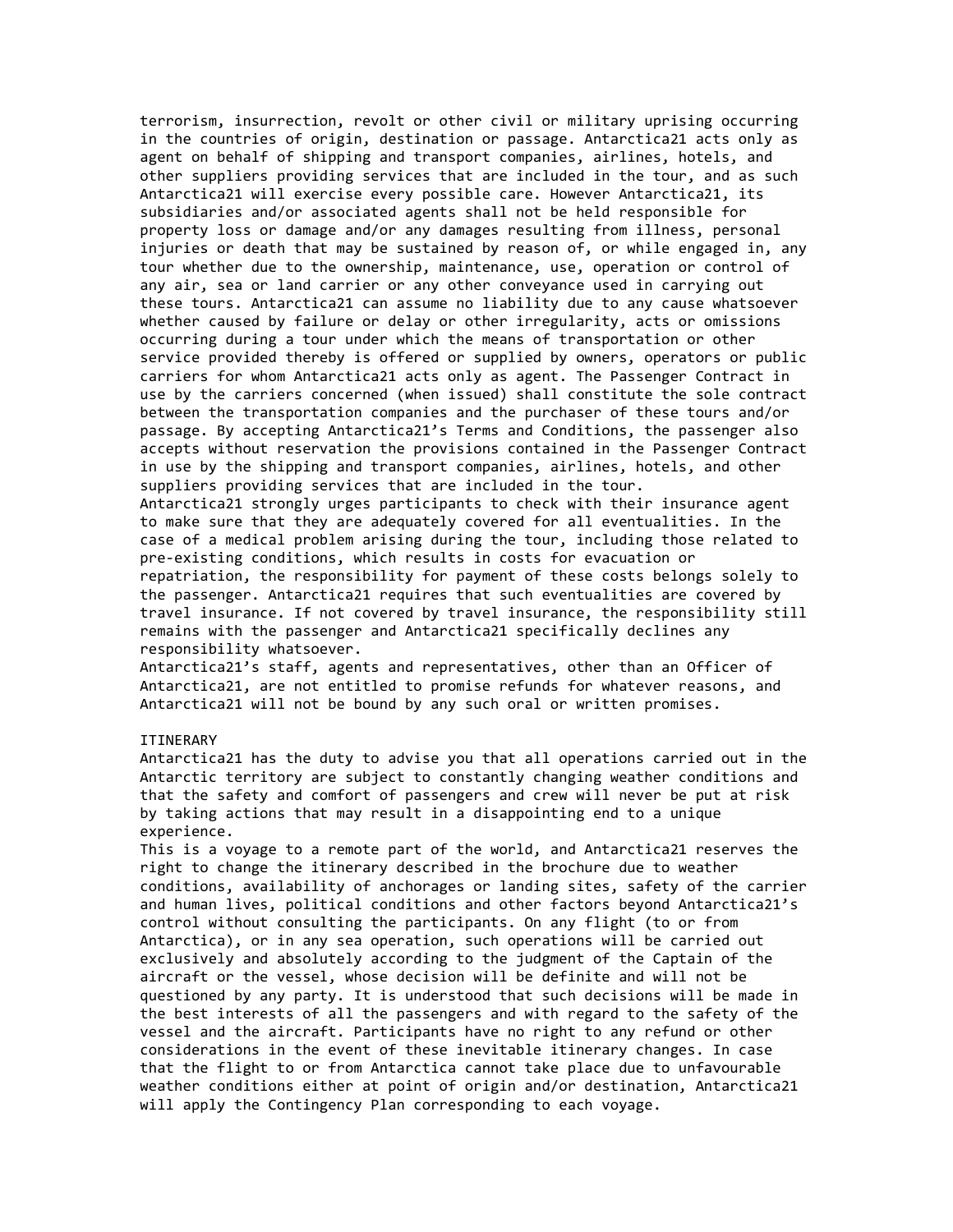MEAN OF CONVEYANCE, ACCOMMODATION, INFRASTRUCTURE, AND SERVICES Keeping in mind that safety is the paramount concern, Antarctica21 will make all efforts to carry out the itinerary detailed in the itinerary corresponding to each tour by using the means of conveyance, accommodation, infrastructure, and services arranged to this end. However, Antarctica21 reserves the right to use substitute means of conveyance, accommodation, infrastructure, and/or services in the case of unfavourable conditions or other factors that Antarctica21 considers convenient, either at point of origin and/or transit and/or destination.

The use of substitute means of conveyance, accommodation, infrastructure, and/or services will be carried out exclusively and absolutely according to Antarctica21's judgment. It is understood that such decision will be made with regard to ensuring the safety of air, land and sea operations, accomplishing the itinerary of each tour, maintaining standards of service similar to the ones originally arranged, and in the best interests of all the passengers.

Participants have no right to any refund or other considerations in the event of using substitute means of conveyance, accommodation, infrastructure, and/or services.

### ADMITTANCE

These tours are intended for persons in reasonably good health. By forwarding the deposit the passenger certifies that he/she does not have any physical or mental conditions or other condition or disability that can create a hazard to himself/herself or other passengers. By submitting the Participation Form to Antarctica21, the passenger:

- Declares under his/her sole and unique responsibility that the information contained in the form is true, complete, and updated to the time of travel and that he/she is fit and fully able to participate in the voyage, is able to take care of himself/herself during the voyage and will not be an obstacle for the enjoyment of the trip for all other passengers;

- Accepts that the expedition will take him/her to remote areas without sophisticated medical facilities and understands that medical attention aboard the ship is limited to basic care, and that an emergency evacuation may be delayed;

- Undertakes to ensure that for the duration of the tour, including possible delays, he/she will carry any and all necessary medications, and in sufficient quantity, to prevent, counter, or remedy any effects on his/her health that could be caused by his/her medical condition;

- Understands and accepts that Antarctica21 and its providers cannot, and will not, be held responsible or liable for any possible consequences resulting from his/her health condition during or after the program, and specifically for any food, beverage, ingredient, or any other substance that could cause a direct or indirect allergic reaction;

- Understands and accepts Antarctica21's policy regarding the acceptance of pregnant women on Antarctic voyages as presented in the Participation Form, including Antarctica21's right to deny or limit participation should any information regarding a pregnancy be omitted in full or in part;

- Accepts that Antarctica21 reserves the right to request additional information regarding his/her health and physical suitability to participate in an Antarctic expedition.

Antarctica21 welcomes on its tours children 8 years of age and older, provided that they comply with the requirements applicable to all passengers and that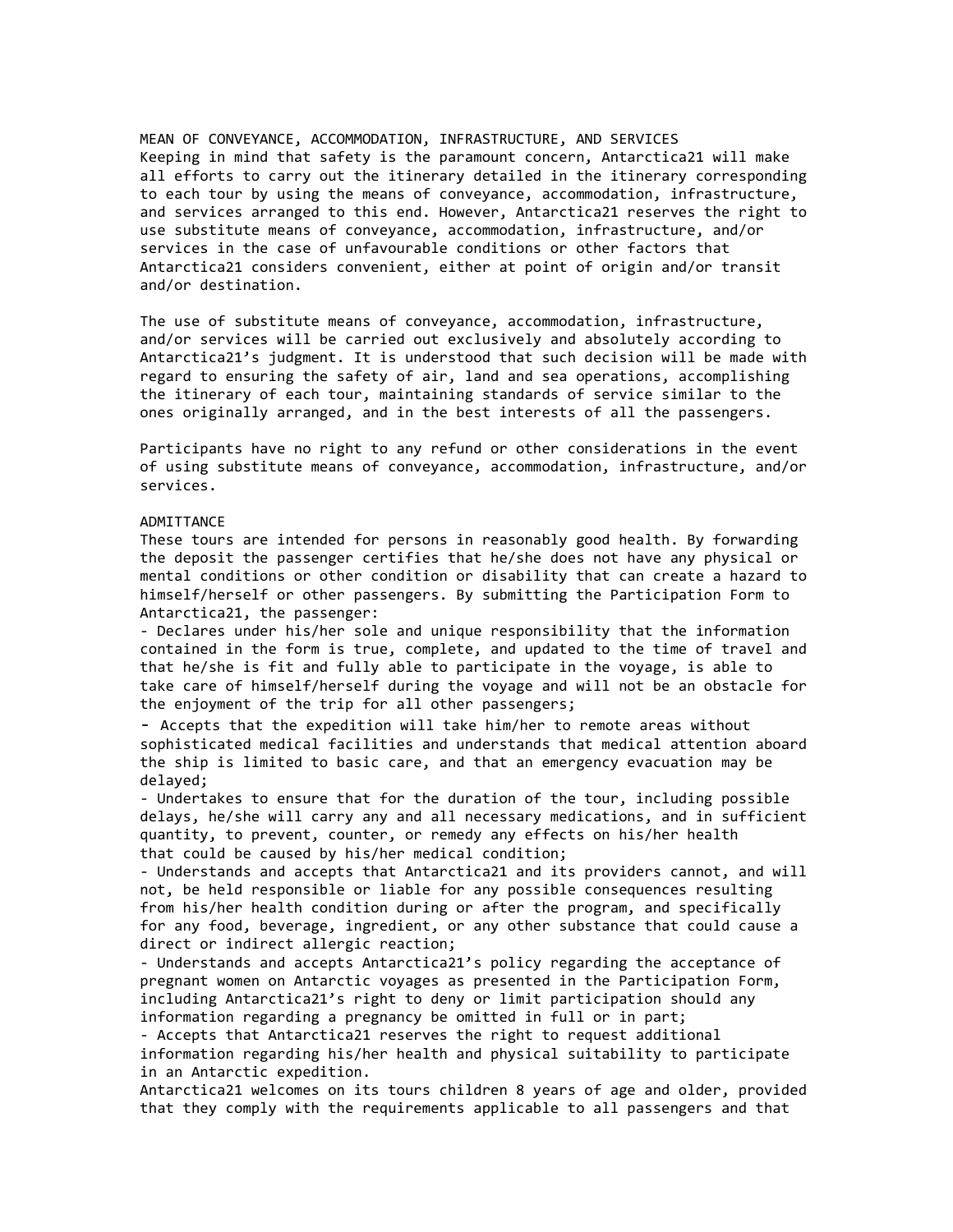an adult taking full responsibility of the minor accompanies them. Regardless of the above, Antarctica21 reserves the right to exclude a passenger from part or all of the tour, should the passenger be considered by Antarctica21 to be not physically able or prepared to participate safely. Should a passenger's application for participation in a tour be justifiably declined by Antarctica21 prior to the scheduled date of departure of the tour, Antarctica21 will refund all payments received from the client less an administrative fee equivalent to 75% of the Deposit paid only if the Participation Form is received by Antarctica21 at least 120 days prior to the departure date, and this will be the limit of Antarctica21's liability. Antarctica21 shall not be liable for any special or consequential damages, whether known or unknown, under any circumstances whatsoever. Antarctica21's decision to decline a passenger's participation in any tour shall be taken in its sole and absolute discretion.

Antarctica21's leaders and guides will do their utmost to ensure that any problems are solved for the benefit of the group and the voyage as a whole. Passengers accept Antarctica21's authority (whether it be a Captain, Expedition Leader, Operations Manager or Field Guide) to make decisions affecting the group or individuals. For instance, an individual may be denied participation in a tour, or his/her participation in certain activities may be denied or restricted by an Antarctica21 leader, if that individual's health is at risk, if an illegal act is committed, or if his/her behaviour becomes detrimental to the safety, enjoyment or wellbeing of the group. Should an Antarctica21 leader take such action, that person would not be entitled to any refund whatsoever. If the disturbing behaviour or damage (as described above) should occur, all costs resulting from this shall be charged to the passenger.

#### BAGGAGE

The passenger's baggage, including all his/her belongings, is under his/ her sole and exclusive care and responsibility. The passenger accepts that Antarctica21 shall have no liability for loss or damage howsoever caused, even if by the negligence of the company. Antarctica21 strongly recommends to passengers to obtain insurance for all baggage and other personal property. The passenger is not allowed to transport, not bring or have aboard any firearms, flammable or hazardous items, controlled or prohibited substances or drugs, contraband or items prohibited by any country or port or airport to be visited, or any other item that is not admitted by the Passenger Contract of shipping and transport companies, airlines, hotels, and other suppliers providing services that are included in the tour.

On the flights to and from Antarctica, the maximum baggage allowance for each passenger, including hand luggage, is 20 kg (44 lb.). Baggage exceeding the maximum weight will be refused on board the aircraft and will not be allowed. Excess baggage allowance cannot be purchased. For Air-Cruises starting in Punta Arenas, exceeding luggage will be kept in custody and will be returned to passengers upon their return from Antarctica.

#### USE OF PERSONAL EQUIPMENT

Antarctica21 does not allow the use of motorized or naturally powered equipment by passengers during its expeditions. This includes the use of unmanned aerial vehicles (drones), radio-controlled surface and underwater vehicles, kites, and all types of equipment that could result in contamination of the Antarctica environment or harm to its wildlife.

## USE OF PERSONAL DATA Passengers' personal data collected by Antarctica21 are used exclusively to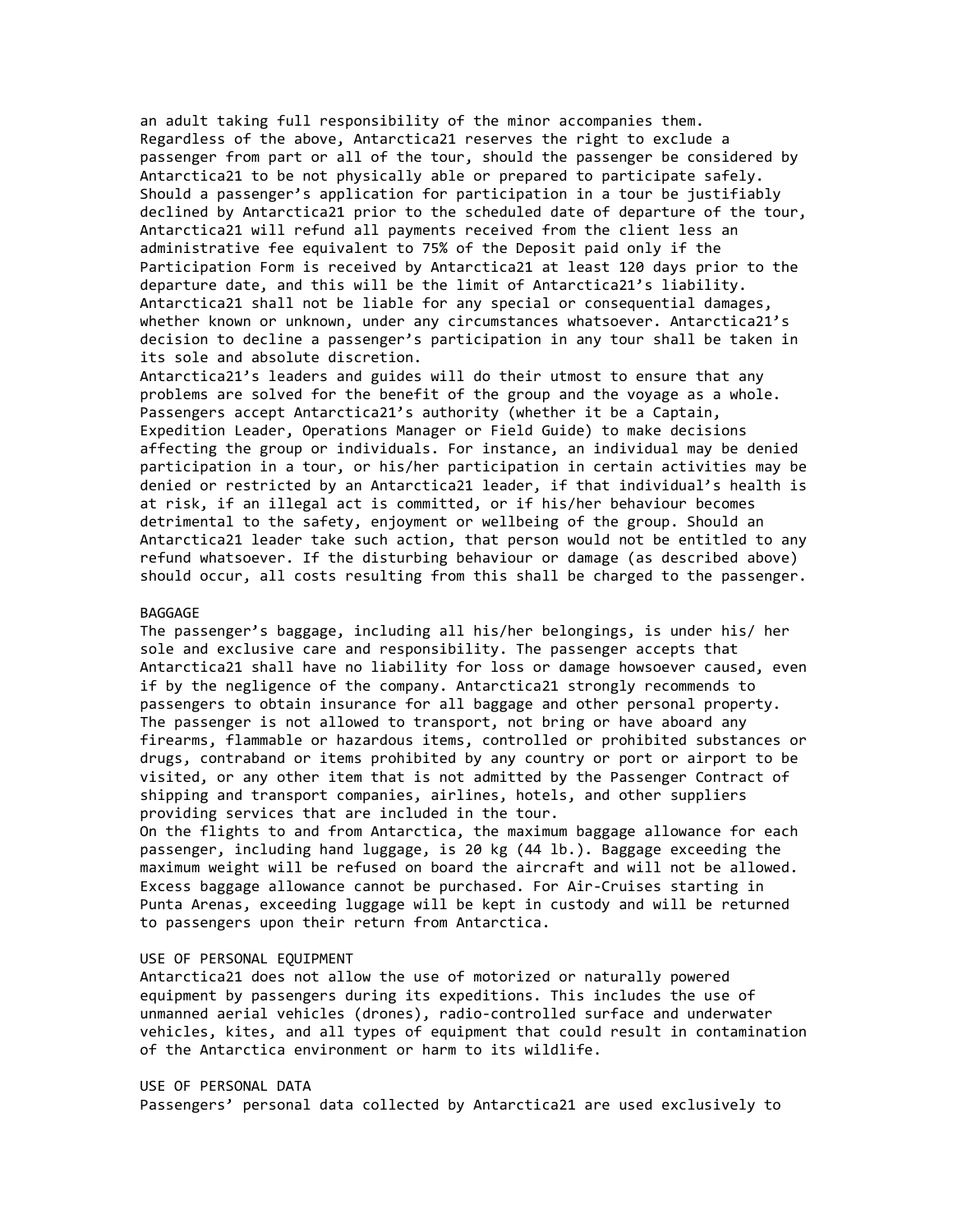provide the services of the tour booked, and to manage the passenger's security, safety, and wellbeing during the tour. As necessary, data will be shared with third party service providers, such as transportation, accommodation, and insurance providers, who collaborate with Antarctica21 on the delivery of the tour. Data will also be shared with authorities as required by law, regulation, or court orders.

### PHOTOGRAPHY AND VIDEO

Passengers extend Antarctica21 permission to take their photograph and video during the voyage and release all rights over those images. Passengers authorize Antarctica21 to make use of such photographs and video without any restriction whatsoever, including for promotional and other purposes. Passengers who do not wish to be photographed or videotaped during the voyage must inform Antarctica21 in writing, prior to the voyage. Antarctica21 will not be held responsible for the usage of photographs and/or videos taken by third parties during the tour.

#### LAW AND JURISDICTION

This Agreement, its interpretation, and any dispute hereunder shall be governed by and construed in accordance with the laws and the jurisdiction of the Republic of Chile, with the only exception of the maritime cruise, which is ruled by specific provisions contained in the Cruise Contract. In case of any dispute, the Spanish text of Antarctica21's Terms and Conditions is applicable.

## CONTINGENCY PLAN

A Contingency Plan is in place for those cases when weather conditions require that the day of operation of the flight between Punta Arenas and Antarctica is modified from the itinerary. The purpose of the Contingency Plan is to provide travellers with a flexible travel experience that adapts to the weather conditions, and to provide a refund of the cruise fare in case weather conditions prevent clients from reaching Antarctica.

Contingency Plan For Antarctica Express Air-Cruises starting in Ushuaia In the case of a delay on the return flight to Punta Arenas from Antarctica, passengers on board the ship will continue cruising to nearby places until the return flight to Punta Arenas is authorized. Full board and all excursions are included. No refund will be extended for any reason whatsoever.

Contingency Plan for Classic Antarctica Air-Cruises, Polar Circle Air-Cruises, and Antarctica Express Air-Cruises starting in Punta Arenas Outbound flight to Antarctica · Between Day 1 and until 2PM on Day 4 every effort will be made to transport passengers to Antarctica taking into consideration their safety and the safety of the aircraft. The daily program described below will apply:

DAY 2 · Guided tours to sites of historic and wildlife interest in Punta Arenas will be provided. Meals are included as well as accommodation at the same hotel included on Day 1 of the itinerary.

DAY  $3 \cdot$  Guided tours to sites of historic and wildlife interest in Punta Arenas will be provided. Meals are included as well as accommodation at the same hotel included on Day 1 of the itinerary.

DAY  $4 \cdot$  If by 2 PM Antarctica21 will not be able to transport passengers to Antarctica, the trip will be interrupted. Accommodation with breakfast in a 3-star hotel in Punta Arenas will be provided. No other services or meals will be included. Antarctica21 or, if applicable, the